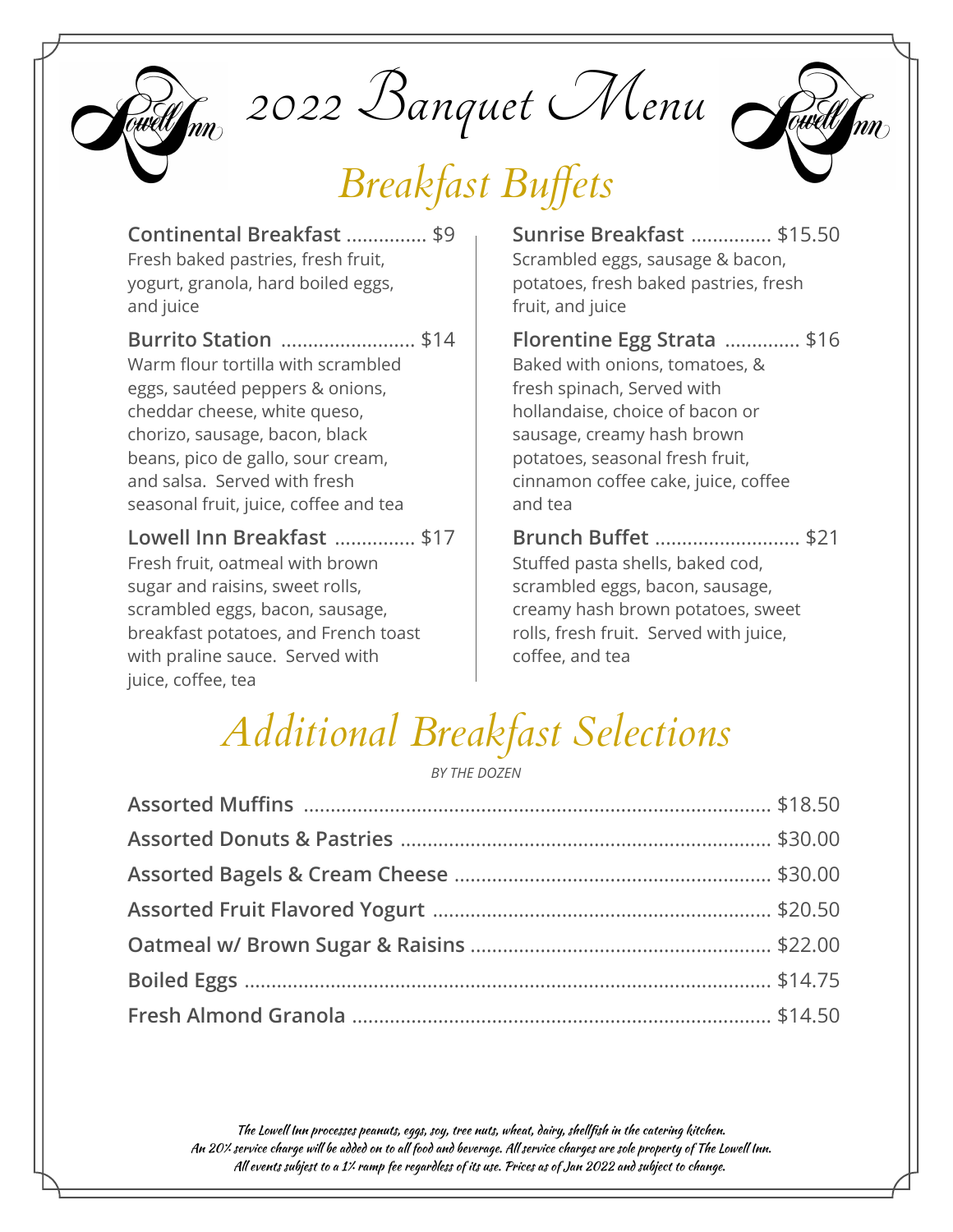# *Lunch Buffets*

| Grand pizza- pepperoni, sausage & cheese, cavatapi pasta with marinara, garlic<br>cream sauce & soft garlic bread sticks                                                                                                                                                                                                                                                                                                                                                                                |
|---------------------------------------------------------------------------------------------------------------------------------------------------------------------------------------------------------------------------------------------------------------------------------------------------------------------------------------------------------------------------------------------------------------------------------------------------------------------------------------------------------|
| Your choice of one entrée item below, accompanied by mixed green salad, your<br>choice of dressing, seasonal vegetable, rolls & butter and your choice of potato. Add<br>a 2nd entrée choice for \$3.00.<br>+ Lasagna or vegetable lasagna; lemon thyme chicken breast; beef pot roast; herb roasted<br>chicken; roast pork loin with apples; beef stroganoff; roast turkey breast with dressing; glazed<br>honey cured ham; Swedish meatballs; almond crusted tilapia; or Lowell Inn Chicken a la King |
| Build your own sandwich with a variety of meats and cheeses, lettuce, tomato, red<br>onion, pickles, mayonnaise, and mustard. Served with fresh baked breads, potato<br>salad and fresh fruit                                                                                                                                                                                                                                                                                                           |
| Choice of two items from below served with baked beans, potato salad, fresh fruit &<br>sandwich toppings<br>+ *grilled hamburger, smoked beef brisket, bratwurst, portabella mushroom or chicken breast*                                                                                                                                                                                                                                                                                                |
| Soft tortillas, pork carnitas & chicken chorizo with pork filling, served with tri-color<br>tortilla chips & white queso, Mexican rice and beans, salsa, sour cream, cheddar<br>cheese & fresh topping                                                                                                                                                                                                                                                                                                  |
| start with creamy Minnesota wild rice soup, followed by seared beef tenderloin,<br>smoked turkey breast, ham & pesto chicken salad. Served with deli cheeses,<br>croissants, focaccia & fresh rolls accompanied by a roasted vegetable platter with red<br>pepper aioli                                                                                                                                                                                                                                 |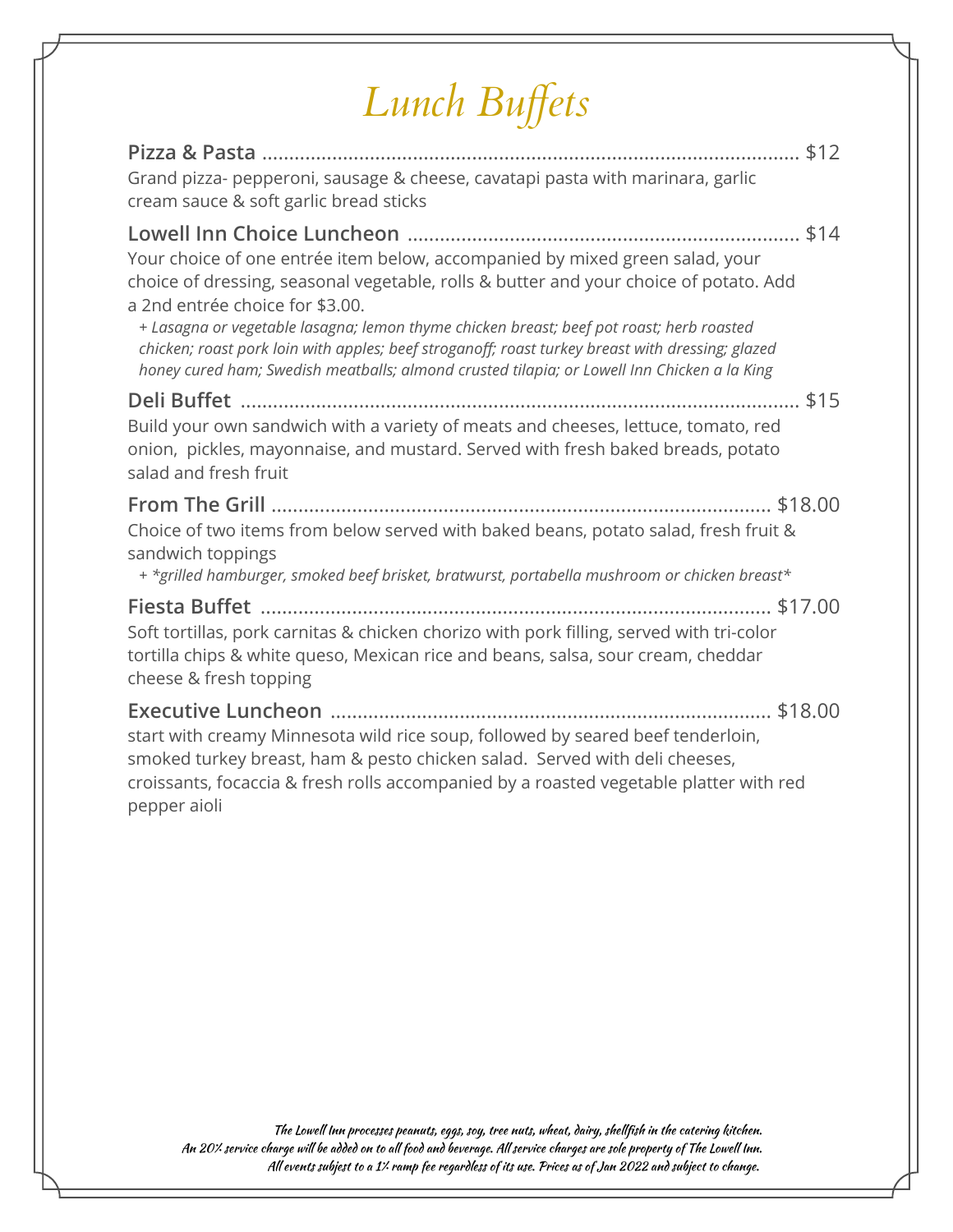### *Plated Luncheons*

| Freshly baked Italian sausage or vegetable lasagna served with Caesar salad & bread<br>sticks                                                       |  |
|-----------------------------------------------------------------------------------------------------------------------------------------------------|--|
| Topped with pineapple salsa and red pepper Rouille, served with mashed potatoes,<br>vegetable of the day and fresh rolls                            |  |
| Sautéed breast served with Champagne sauce, raspberry reduction & candied<br>almonds                                                                |  |
| Bell pepper, onion, broccoli, pea pod, & roasted asparagus<br>+ Allergen Friedly (gluten, dairy, garlic, soy, nuts)                                 |  |
| Pears & leeks with roast turkey breast & our sage dressing & pan gravy                                                                              |  |
| A traditional favortie, slowly braised beef round served with pan gravy & root<br>vegetables                                                        |  |
| Roast turkey and provolone, roast beef and cheddar, ham and swiss, or chicken salad<br>on flaky croissant, served with potato salad and fresh fruit |  |
| Desserts                                                                                                                                            |  |
| PRICED PER PERSON                                                                                                                                   |  |
|                                                                                                                                                     |  |
|                                                                                                                                                     |  |
|                                                                                                                                                     |  |

An assortment of our tortes, cakes and cheesecake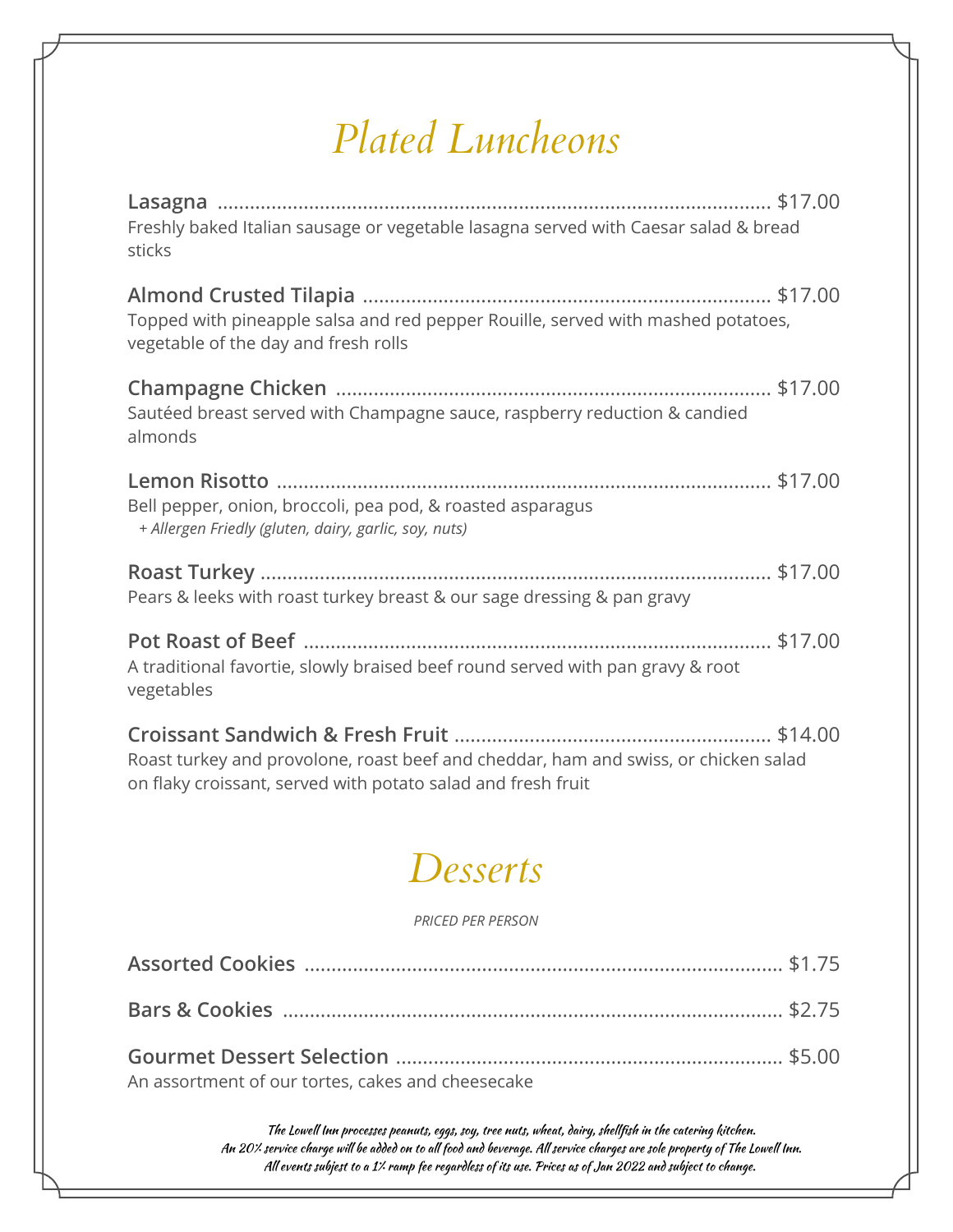## *Plated Dinner Selections*

*ADD 1.5 TO EACH ENTRÉE FOR 2 SELECTIONS. INCLUDE GARDEN, ROASTED ASPARAGUS, A STARCH SELECTION, ROLL & BUTTER*

*POULTY*

| Chicken Piccata  \$23.00<br>Sautéed chicken breast finished with<br>a pan sauce of lemon, white wine,<br>capers and parsley                                     | Roast Turkey  \$23.00<br>Pears & leeks with roast turkey<br>breast & our own sage dressing &<br>pan gravy                                                                  |
|-----------------------------------------------------------------------------------------------------------------------------------------------------------------|----------------------------------------------------------------------------------------------------------------------------------------------------------------------------|
| Grilled Caprese Chicken  \$23.50<br>Layered with fresh mozzarella, basil,<br>& heirloom tomatoes. Balsamic<br>reduction                                         | Champagne Chicken  \$24.00<br>Sautéed breast served with<br>Champagne sauce, raspberry<br>reduction & candied almonds                                                      |
| Wild Rice Stuffed  \$24.00<br>Chicken<br>Hand rolled, oven roasted airline<br>chicken breast with house made MN<br>wild rice stuffing & fresh tarragon<br>sauce | Coq Au Vin  \$24.00<br>airline breast of chicken braised in<br>burgundy wine with lardons, onions,<br>mushrooms and fresh herbs                                            |
| <b>PORK &amp; BEEF</b>                                                                                                                                          |                                                                                                                                                                            |
| Pot Roast of Beef  \$23.00<br>A traditional favorite, slowly braised<br>beef round served with pan gravy &                                                      | New York Strip Loin  \$31.00<br>Herb rubbed & roasted, hand carved<br>& served with mushroom ragout                                                                        |
| root vegetables<br>Petite Beef Tenderloin  \$29.00<br>Choice, marinated & grilled<br>medallions with shallot demi-glace                                         | <b>Stuffed Pork Chop  \$25.00</b><br>Center cut pork chop filled with<br>apple-sausage dressing on a bed of<br>mashed potatoes with vegetable of<br>the day and herb gravy |
| <b>SEAFOOD</b>                                                                                                                                                  |                                                                                                                                                                            |
| Almond Crusted Tilapia  \$23.00<br>Served with pineapple salsa &<br>romesco sauce                                                                               | Stuffed Sole  \$24.00<br>Mushroom stuffing with classic<br>Newburg sauce                                                                                                   |
| Grilled Salmon<br>\$27.50<br>Brown sugar glaze topped with<br>sautéed leeks & lemon<br><b>VEGETRIAN</b>                                                         | Parmesan Panko  \$25.00<br><b>Crusted Walley</b><br>Served with lemon cream & Meyer<br>lemon coulis                                                                        |
|                                                                                                                                                                 |                                                                                                                                                                            |
| Stuffed Pasta Shells  \$22.25<br>Filled with ricotta and Parmesan,<br>served with marinara & garlic cream                                                       | Lemon Risotto  \$22.00<br>Bell pepper, onion, broccoli, pea pod<br>and roasted asparagus. Allergen                                                                         |

and roasted asparagus. Allergen friendly. (GF,DF, No garlic, no soy, no nut)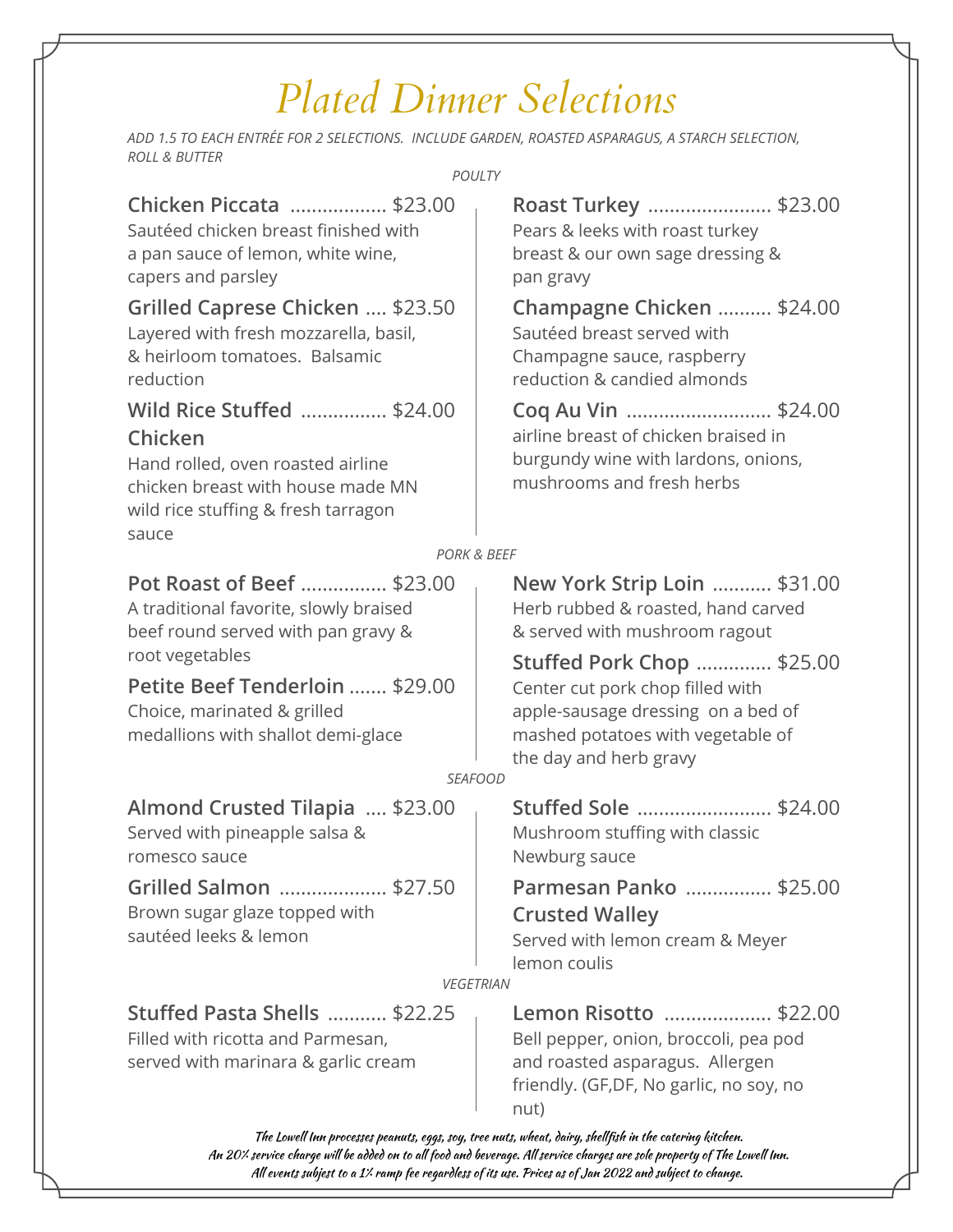#### *COLD SELECTION*

| Avocado Toast  \$47<br>With Feta and candied onions                                                       | Pork Tender Crostini  \$88<br>Garlic crostini, pork tenderloin,<br>mango chutney and rosemary aioli                                                     |
|-----------------------------------------------------------------------------------------------------------|---------------------------------------------------------------------------------------------------------------------------------------------------------|
| Deviled Eggs \$49<br>Classic filling with seasonal garnish                                                | Cherry Bruschetta  \$91<br>With goat cheese, pecans & fresh                                                                                             |
| Lowell Mixed nuts  \$55<br>Peanuts, walnuts, almonds, cashews                                             | herbs                                                                                                                                                   |
| and hazelnuts                                                                                             | Roasted Duck Pinwheel  \$56<br>Duck breast with thyme cream                                                                                             |
| Cucumber Medallions  \$71<br>English cucumber, seasoned cream<br>cheese and vegetable garnish             | cheese, roasted red bell pepper and<br>bacon-onion jam wrapped in a<br>spinach tortilla                                                                 |
| Grilled Heirloom  \$71<br><b>Bruschetta</b>                                                               | Shrimp Remoulade  \$107<br>On pumpernickel toast points                                                                                                 |
| Petite Tender Crostini  \$140<br>Grilled baguette and seared beef<br>tenderloin with red pepper aioli and | Canape Trio  \$120<br>Bruschetta, Cucumber w/ Hummus,<br>and Duck Pinwheel                                                                              |
| candied onion<br>Peppered Candied Bacon-  \$45<br><b>Thick Cut</b>                                        |                                                                                                                                                         |
| COLD DISPLAY                                                                                              |                                                                                                                                                         |
| Fresh Seasonal Vegetable  \$49<br><b>Tray</b>                                                             | Gourmet Meat & Cheese  \$85<br>Ham, turkey, roast beef, salami and<br>pepperoni with Swiss, colby-jack,<br>colby and provolone                          |
| Seasonal Fruit  \$59<br>A colorful display of seasonal fruits                                             |                                                                                                                                                         |
| Gourmet Cheese Selection  \$61<br>Garnished with fresh fruit and<br>accompanied by cracker assortment     | Shrimp Cocktail  \$110<br>Chilled black tiger shrimp.<br>Accompanied by our special cocktail<br>sauce                                                   |
| Roasted Vegetable Display  \$69<br>Served with pepper aioli for dipping                                   | Artisan Cheese Display  \$127<br>With cracker medley, Brie, smoked<br>Gouda, creamy gorgonzola,<br>herb/olive infused cheeses and<br>seasonal selection |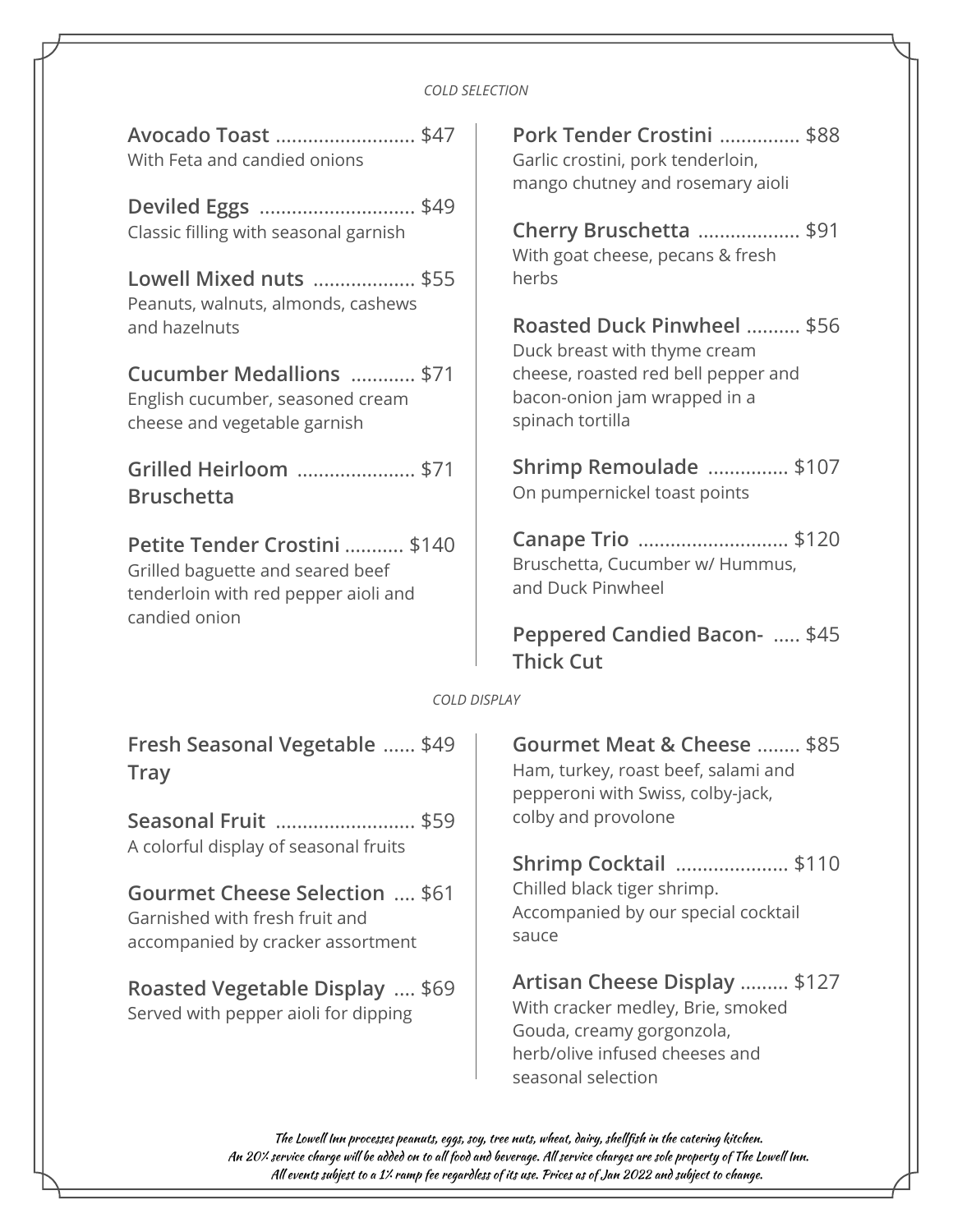**Honey Smoked Salmon** ........ \$205 Whole side served with condiments and cracker assortment

With sautéed peppers, onions &

provolone cheese

**Hummus & Pita Chips** ............. \$69 Homemade roasted red bell pepper hummus served with pita chips

Made with our famous pulled pork

and spicy pickles

#### *Hors D'oeurves*

#### *HOT SELECTION*

| Maple Chipotle Glazed  \$60<br><b>Meatballs</b><br>Parmesan Risotto Fritters  \$63                          | Warm Artichoke Spinach  \$78<br><b>Spread</b><br>Baked golden brown and<br>accompanied by baguette                                  |
|-------------------------------------------------------------------------------------------------------------|-------------------------------------------------------------------------------------------------------------------------------------|
| Served with spicy marinara                                                                                  | Brie en Croute  \$80                                                                                                                |
| Swedish Meatballs  \$64                                                                                     | A large wheel of brie wrapped in<br>golden-brown puff pastry on bed of                                                              |
| Korean Chicken Meatballs  \$66<br>Sweet and salty, accompanied by<br>pickled cucumber                       | baby spinach with raspberry<br>reduction, served with fresh<br>strawberries and cracker assortment                                  |
| <b>Bacon Wrapped Chicken  \$72</b><br>Grilled chicken breast, wrapped in<br>bacon and glazed with BBQ sauce | Thai Chicken Brochette  \$92<br>Skewered breast of chicken<br>marinated with fresh ginger. Served<br>with Thai peanut dipping sauce |
| <b>Asian Dumplings </b> \$81<br>Pork filling with teriyaki and & basil<br>pesto                             | Mahi Bites \$120<br>Crispy almond coconut crusted, with<br>a honey lime dipping sauce                                               |
|                                                                                                             | Beef Brochette  \$135<br>Glazed in orange ginger sauce                                                                              |
| <b>SLIDERS</b>                                                                                              |                                                                                                                                     |
| Philly Cheese Steak Slider  \$85                                                                            | Cuban Slider  \$85                                                                                                                  |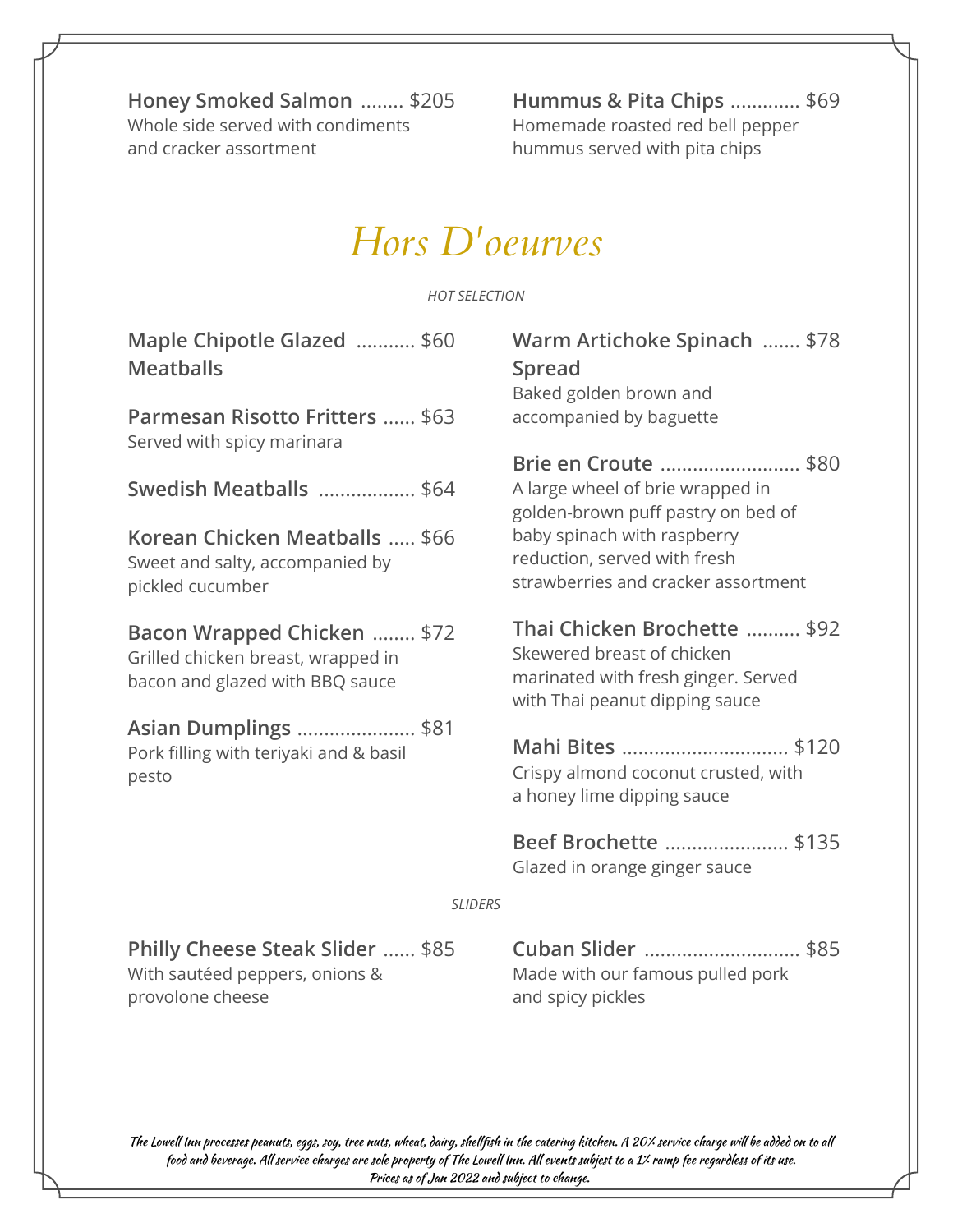**Meatball Slider** ......................... \$83 An open-faced slider featuring Mozzarella stuffed meatball smothered in marinara sauce

**Cheeseburger Slider** ............... \$85 Topped with crisp onions

## *Hors D'Oeurves Buffet Packages*

| Chilled roasted vegetables with red pepper aioli, fresh fruit and berries, artisan<br>cheese display - brie, smoked Gouda, herb infused and seasonal cheeses, warm<br>artichoke dip with baguette, maple chipotle meatballs, Thai peanut chicken brochette                                                                                                                     |  |
|--------------------------------------------------------------------------------------------------------------------------------------------------------------------------------------------------------------------------------------------------------------------------------------------------------------------------------------------------------------------------------|--|
| Canape trio: bruschetta, cucumber w/ hummus, duck pinwheel; Bar snacks: candied<br>walnuts & prosciutto pinwheels; Honey smoked salmon display, brie en croute,<br>seared beef tenderloin, shrimp cocktail, pumpernickel crostini, artisan breads, and<br>cracker assortment, house-made Swedish meatballs, roasted vegetable Swiss<br>fondue, dipped berries and mousse tarts |  |
| PLATED DINNERS INCLUDE EITHER GARDEN OR CAESAR SALAD, FRESH ROLLS W/ BUTTER, COFFEE & ICE WATER. ADD<br>AN ADDITIONAL ENTRÉE CHOICE FOR \$1.00                                                                                                                                                                                                                                 |  |

### *Bar Snacks*

| Dried fruits, mixed nuts, & semi-sweet and white chocolate |  |
|------------------------------------------------------------|--|
|                                                            |  |

# *Late Night Snacks*

*PRICED PER 24 PEOPLE*

| Served with tri-colored chips                                                                                                                                                                                                      |  |
|------------------------------------------------------------------------------------------------------------------------------------------------------------------------------------------------------------------------------------|--|
| Served with flatbread or baguette                                                                                                                                                                                                  |  |
| Ham & Swiss and Turkey & Cheddar assortment                                                                                                                                                                                        |  |
| <b>Pizza Options</b><br>Pre-order Pepperoni, Sausage, or Cheese with your event coordinator                                                                                                                                        |  |
| $\tau(t)$ and $\tau(t)$ is a set of the set of the set of the set of the set of the set of the set of the set of the set of the set of the set of the set of the set of the set of the set of the set of the set of the set of the |  |